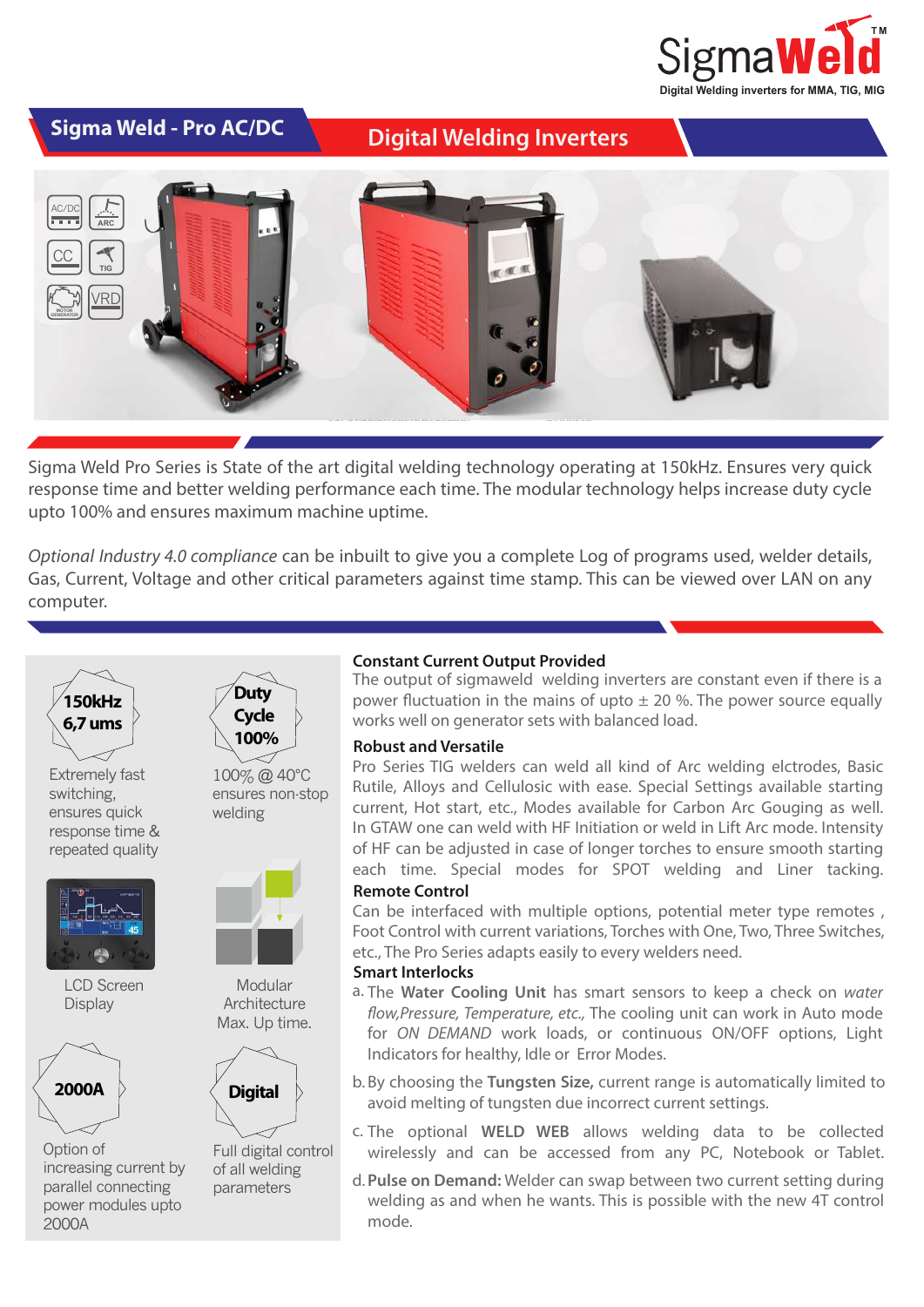

| Sigma Weld - Pro AC/DC                                                     | <b>Digital Welding Inverters</b>                                                           |
|----------------------------------------------------------------------------|--------------------------------------------------------------------------------------------|
| <b>FUNCTIONAL DESCRIPTION</b><br><b>OF POWER SOURCES</b><br>OF TIG P AC/DC | <b>WELDING METHODS</b><br><b>MMA</b><br>TIG DC-<br>TIG DCH<br><b>TIG AC</b><br>$TIG AC+DC$ |
|                                                                            | $TIG SYN + DC$<br>$TIG SYN + AC$                                                           |

#### **MMA FUNCTIONS**

Hot Start

### **TIG FUNCTIONS**

2T/4T \ HF (soft high frequency arc ignition) \ Lift (contact arc ignition)

## **WAVE FORM CONTROL IN AC and AC/DC MODES (MIX)**

## **1 AC WAVEFORM (affects sound level and arc penetration depth)**

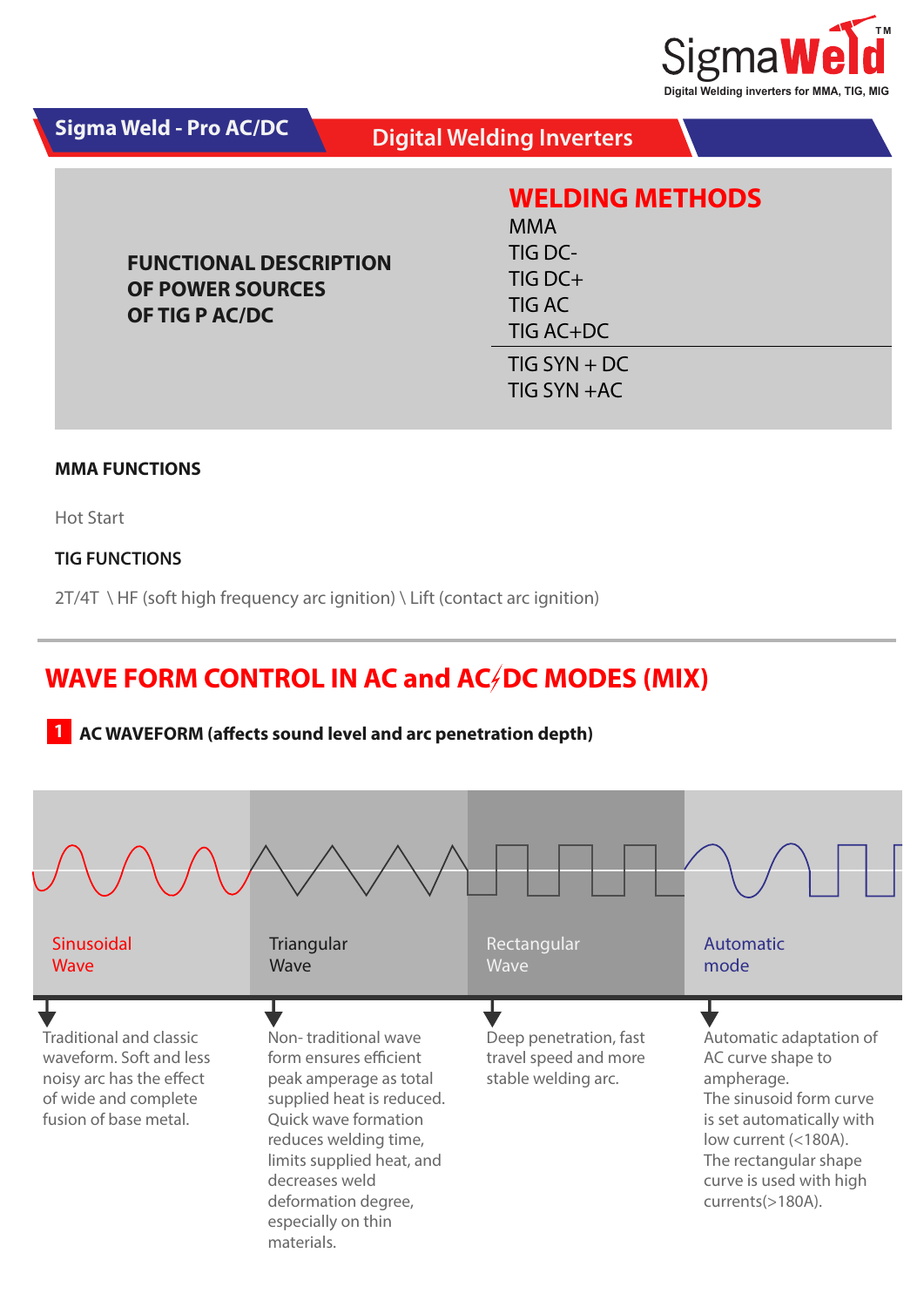

## **Digital Welding Inverters Digital Welding Inverters**

**2 ALTERNATING CURRENT FREQUENCY REGULATION 30 - 300 DC PULSE WELDING FREQUENCY REGULATION 40 - 15000Hz**

## **CONTROL IN AC and AC/DC MODES (MIX)**

## **3 AUTOMATIC ALTERNATING CURRENT FREQUENCY REGULATION**

The automatic alternating current frequency control for welding in AC mode. The high frequency of AC welding arc at low welding currents is applied to focus the welding arc, and reliably to capture the weld root e.g. when making fillet welds on thin sheet metal. Due to low AC frequency the amperage applied to electrodes reduces subject to high welding currents. It is achieved by the automatic synchronizationof the pulsation frequency with the actual welding current value. The max. frequency is used to weld with low currents and the min. one with high currents.

Such function significantly simplifies welder operations as it does not have to set the pulsing frequency subject to the performed job.

## **4 TIG AC OC (MIX) MODE**



Simple welding of aluminium alloy even in complicated situation. The function is combination of alternating welding current (AC) and direct welding current(DC) which alternate successively. The double arc mode reduces the redundant component of the alternating current in the electric arc to the required minimum. The reduced heat input enables welder more fully to control the weld area. It is especially important to weld in hard to reach places, on edges of the bank or aluminium sheets or aluminium alloys which have different thickness and enables to achieve best quality welding. This mode also enables to reduce the load on the tungsten electrode.

- Higher stability stimulates the formation of pores because of high degassing of the weld area;
- It simplifies welding with forced formation;
- In DC phase the weld area cools down, and it is easier to control:
- The materials of different thickness may be welded;
- AC welding is much easier for inexperienced users.